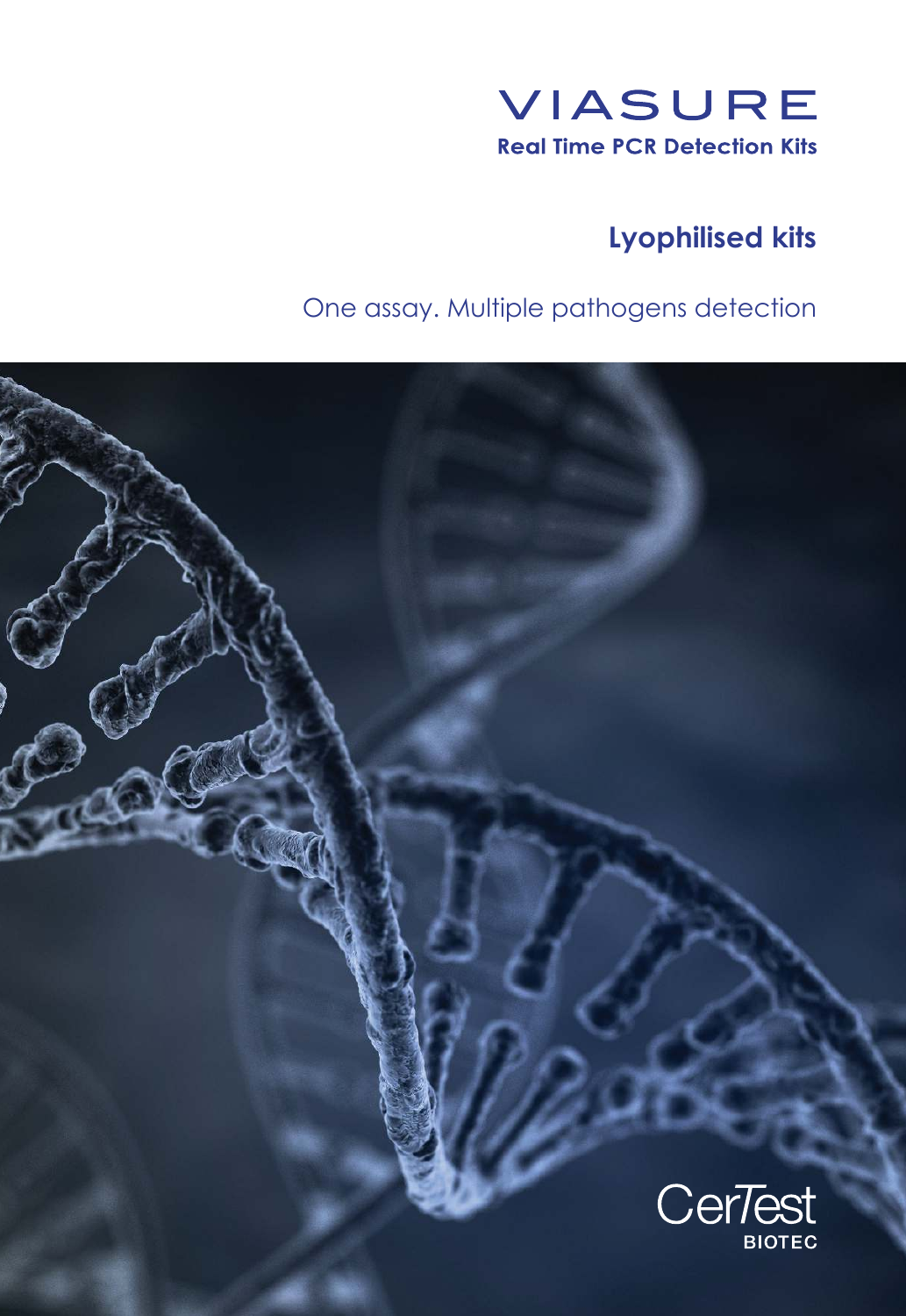# **Molecular Diagnostics**

**VIASURE<sup>®</sup> Real Time PCR Detection Kits** are designed for the diagnosis of infectious diseases caused by different pathogens in human samples.

This product range is based on 5' nuclease chemistry. This technology utilizes two primers and a hydrolysis probe and exploits the exonuclease activity of Taq DNA polymerase.

During the amplification, the increase in the fluorescent signal is proportional to the quantity of target sequence present in the sample and could be measured on a wide range of Real Time PCR platforms.

**VIASURE<sup>®</sup> Real Time PCR Detection Kit contains in each** well all the necessary components for Real Time PCR assay in a stabilized format, which allows the shipment at room temperature.

Monoplex, Multiplex and Panel lyophilised assays providing maximum flexibility and compatibility with leading open system thermal cyclers.

The Real Time PCR technique aims to obtain a large number of The **Real Time PCR** technique<br>aims to obtain a large number of<br>copies of a specific DNA fragment from a minimum amount.



## Work Flow



Add  $15$  µl of rehydration buffer into each well  $(*)$ .

(\*) It is recommended to include one positive and negative control in each run.



Add 5 µL of: DNA/RNA sample // or Positive control // or Negative control.



Load the strips into the thermocycler and run the specified protocol.



Interpretate results.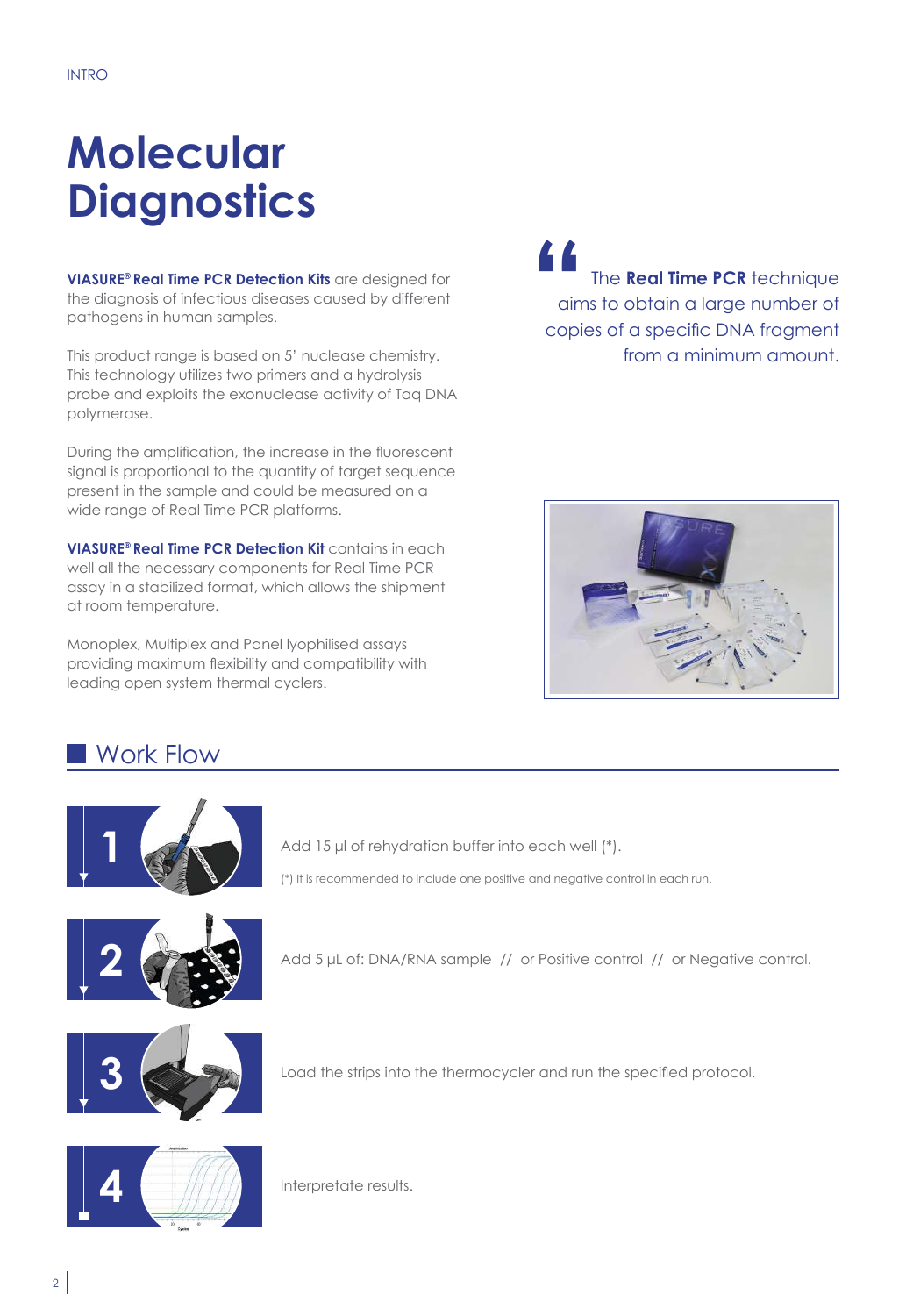## Gastrointestinal infections

|                  | <b>Type</b>      | Ref.       | <b>Description</b>                                      |
|------------------|------------------|------------|---------------------------------------------------------|
| <b>Multiplex</b> | Virus            | NOR        | Norovirus GI+GII $(')$                                  |
|                  | <b>Bacteria</b>  | <b>SCY</b> | Salmonella, Campylobacter & Yersinia enterocolitica     |
|                  |                  | SCS        | Salmonella, Campylobacter & Shigella/EIEC               |
|                  |                  | <b>CLJ</b> | Campylobacter coli, C. Iari & C. jejuni (1)             |
|                  |                  | <b>AEY</b> | Aeromonas spp + Yersinia enterocolitica (1)             |
|                  |                  | ESE        | E. coli ETEC + EIEC $(1)$                               |
|                  |                  | EEE.       | E. coli EHEC, EPEC & EIEC $(1)$                         |
|                  |                  | <b>ECT</b> | E. coli typing $(2 \text{ wells})$ $(1)$ :              |
|                  |                  |            | $(E. coli$ ETEC + EIEC) + $(E. coli$ EHEC, EPEC & EIEC) |
|                  |                  | <b>CLA</b> | H. pylori + Clarithromycin resistance $(1)$             |
|                  |                  | <b>CDA</b> | Clostridium difficile toxins $A+B$ $(1)$                |
|                  | <b>Parasites</b> | KGE        | Cryptosporidium, Giardia & E. histolytica (1)           |
|                  |                  | <b>BLD</b> | Blastocystis hominis + Dientamoeba fragilis (1)         |

#### Coming soon:

- Vibrio differentiation: V. cholerae, V. parahaemolyticus & V. vulnificus

|                       | <b>Type</b>     | Ref.       | <b>Description</b>                              |
|-----------------------|-----------------|------------|-------------------------------------------------|
| <b>Monoplex</b> Virus |                 | ADV        | Adenovirus                                      |
|                       |                 | <b>ATV</b> | Astrovirus                                      |
|                       |                 | <b>NOG</b> | Norovirus GI                                    |
|                       |                 | <b>NOP</b> | Norovirus GII                                   |
|                       |                 | <b>RTV</b> | Rotavirus                                       |
|                       |                 | SAV        | Sapovirus                                       |
|                       | <b>Bacteria</b> | <b>CAM</b> | Campylobacter                                   |
|                       |                 | <b>CDS</b> | Clostridium difficile (1)                       |
|                       |                 | CTB        | Clostridium difficile toxB (1)                  |
|                       |                 | <b>CIA</b> | Clostridium difficile toxins A/B (1)            |
|                       |                 | <b>PYR</b> | Helicobacter pylori (1)                         |
|                       |                 | SAM        | Salmonella                                      |
|                       |                 | <b>SHY</b> | Shigella/EIEC (Enteroinvasive Escherichia coli) |
|                       |                 | <b>YER</b> | Yersinia enterocolitica                         |
|                       | Parasites       | <b>KRY</b> | Cryptosporidium                                 |
|                       |                 | <b>GIA</b> | Giardia lamblia                                 |
|                       |                 | <b>ETH</b> | Entamoeba histolytica                           |
|                       |                 | <b>ETD</b> | Entamoeba dispar                                |
|                       |                 | <b>DIE</b> | Dientamoeba fragilis                            |
|                       |                 |            |                                                 |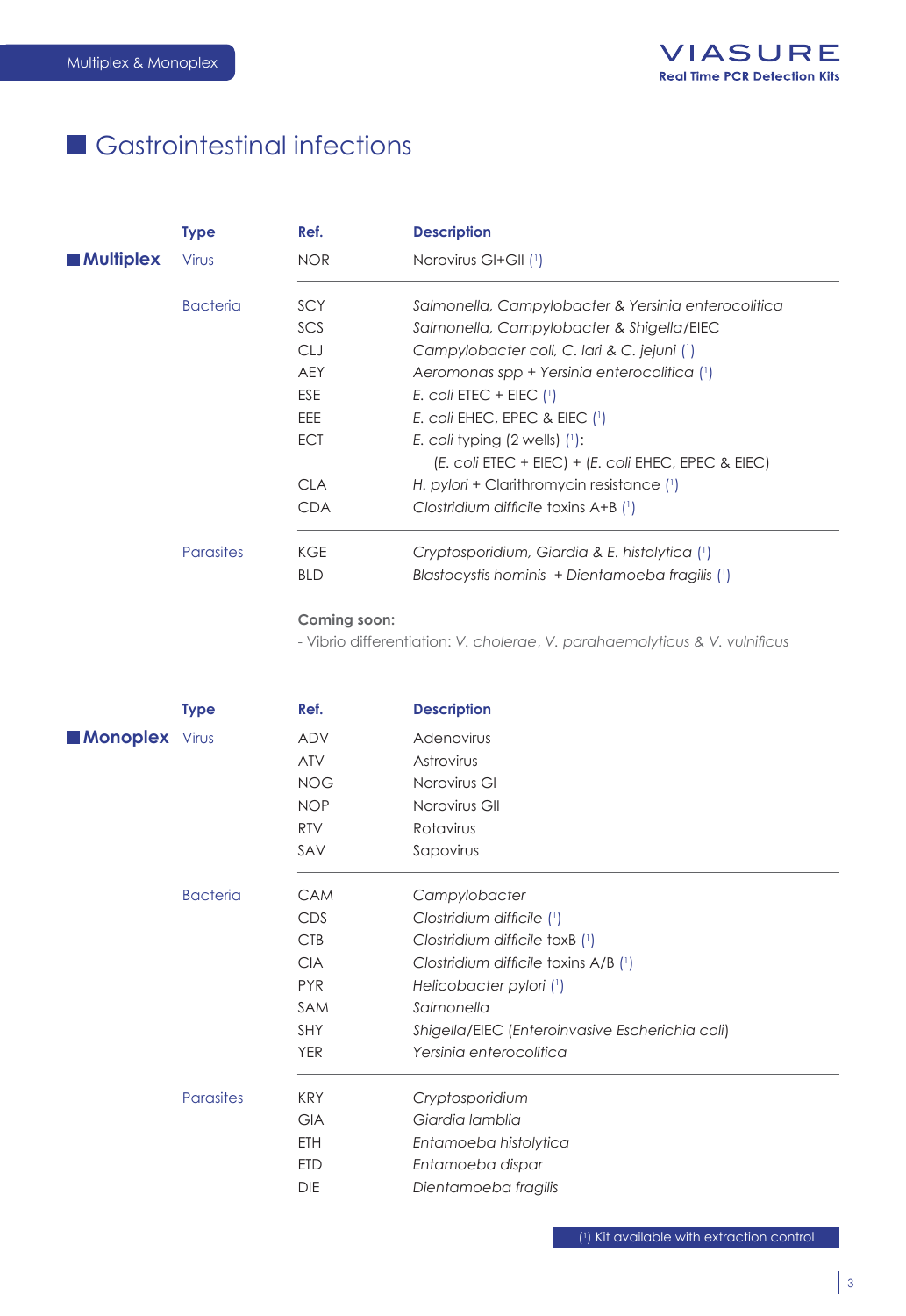# Respiratory infections

|                  | <b>Type</b>     | Ref.            | <b>Description</b>                                              |
|------------------|-----------------|-----------------|-----------------------------------------------------------------|
| <b>Multiplex</b> | Virus           | IAB             | $Flu A + Flu B$                                                 |
|                  |                 | ABR             | Flu A, Flu B & RSV $(1)$                                        |
|                  |                 | <b>RSV</b>      | $RSV A + B$ (1)                                                 |
|                  |                 | H <sub>13</sub> | Flu Typing I (HINI & H3N2)                                      |
|                  |                 | <b>HXN</b>      | Flu Typing II (H1N1, H5N1, H3N2 & H7N9)                         |
|                  |                 | <b>RPA</b>      | Respiratory Viral Panel I (2 wells) (1):                        |
|                  |                 |                 | (Flu A, Flu B & RSV) + (H1N1, H5N1, H3N2 & H7N9)                |
|                  |                 | PIZ             | Parainfluenza (1, 3 & 2, 4) (2 wells)                           |
|                  |                 | AMB             | Adenovirus, Metapneumovirus & Bocavirus (1)                     |
|                  |                 | <b>RHE</b>      | Rhinovirus + Enterovirus (1)                                    |
|                  |                 | <b>MER</b>      | MERS Coronavirus (2 wells)                                      |
|                  |                 | <b>COR</b>      | Coronavirus (229E, NL63, 0C43 & HKU1)                           |
|                  | <b>Bacteria</b> | <b>BDT</b>      | Bordetella (B. pertussis, B. parapertussis & B. holmesii) $(1)$ |
|                  |                 | <b>CML</b>      | C. pneumoniae, M. pneumoniae & L. pneumophila $(1)$ $(2)$       |
|                  |                 | <b>HSM</b>      | H. influenzae, S. pneumoniae & M. catarrhalis (1)               |
|                  |                 | <b>MTD</b>      | M. tuberculosis complex + non-tuberculosis mycobacteria (1)     |

|                       | <b>Type</b>     | Ref.       | <b>Description</b>               |
|-----------------------|-----------------|------------|----------------------------------|
| <b>Monoplex</b> Virus |                 | BVS.       | <b>Bocavirus</b>                 |
|                       |                 | <b>MPV</b> | Human metapneumovirus            |
|                       |                 | <b>YIA</b> | Influenza A                      |
|                       |                 | <b>HNV</b> | Influenza $A(H1N1)$ pdm09 $(1)$  |
|                       |                 | <b>YIB</b> | Influenza B                      |
|                       |                 | <b>PIA</b> | Parainfluenza 1                  |
|                       |                 | PIB        | Parainfluenza 2                  |
|                       |                 | PIC        | Parainfluenza 3                  |
|                       |                 | <b>PID</b> | Parainfluenza 4                  |
|                       |                 | <b>RSA</b> | RSV A                            |
|                       |                 | <b>RSB</b> | RSV B                            |
|                       | <b>Bacteria</b> | <b>LGN</b> | Legionella pneumophila (1)       |
|                       |                 | MTC        | M. tuberculosis complex (1)      |
|                       | Fungi           | JIR        | Pneumocystis jirovecii $(q)$ (1) |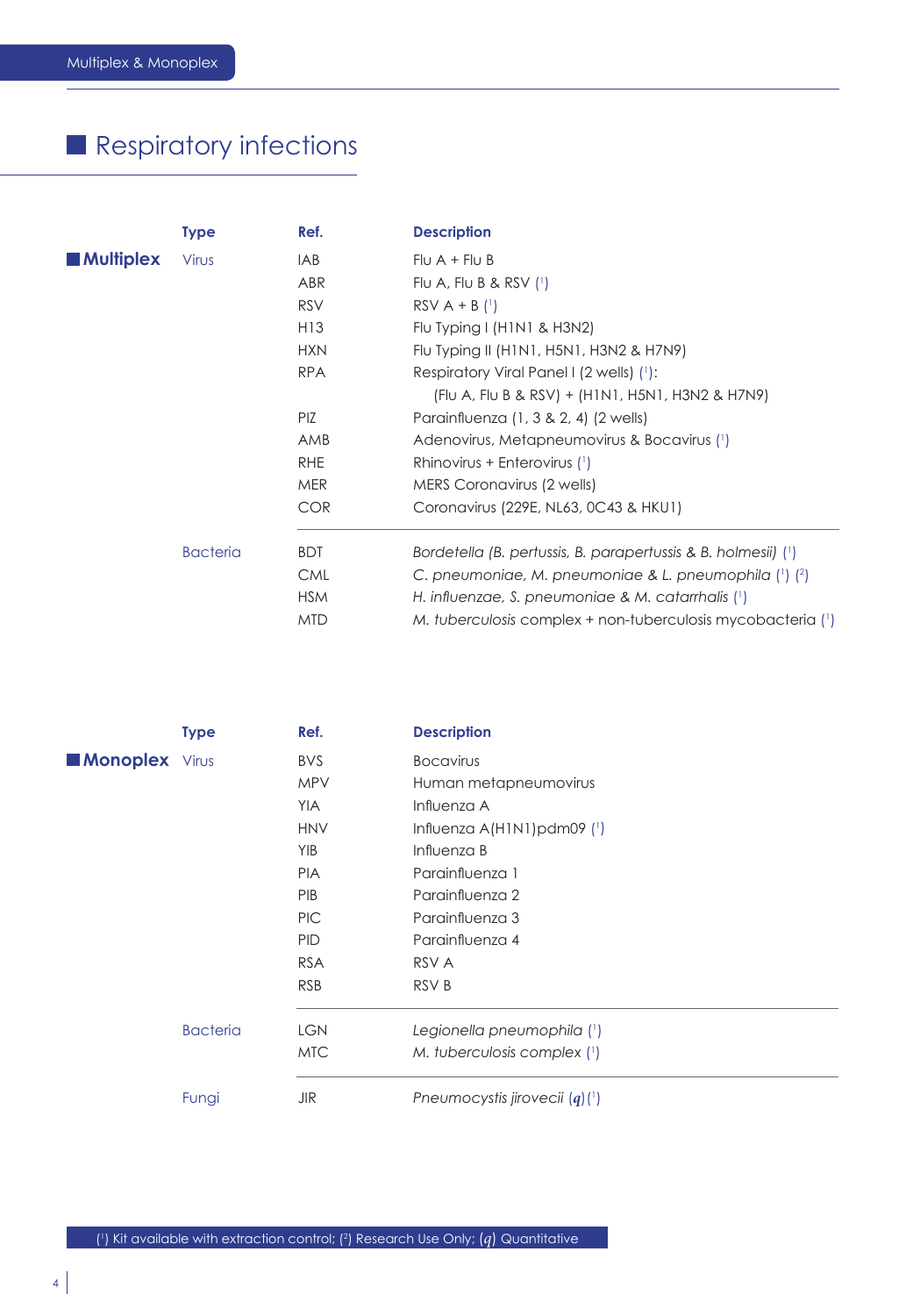## Vector-Borne transmission

|                  | Ref.       | <b>Description</b>                               |
|------------------|------------|--------------------------------------------------|
| <b>Multiplex</b> | <b>ZDC</b> | Zika, Dengue & Chikungunya Virus (1)             |
|                  | <b>DES</b> | Dengue Serotyping (Dengue 1, 4 & 2, 3) (2 wells) |
|                  | <b>TBD</b> | Tick Borne Diseases $(3 \text{ wells})$ $(1)$ :  |
|                  |            | (Borrelia, Anaplasma & Coxiella) +               |
|                  |            | (Rickettsia, Babesia & Ehrlichia) + (TBEV)       |
|                  | <b>BAC</b> | Borrelia, Anaplasma & Coxiella (1)               |
|                  | <b>MAD</b> | Malaria differentiation (2 wells) $(1)$ :        |
|                  |            | (P. malariae, P. knowlesi & P. ovale) +          |
|                  |            | (P. falciparum, P. vivax)                        |

|                       | <b>Type</b>      | Ref.       | <b>Description</b>               |
|-----------------------|------------------|------------|----------------------------------|
| <b>Monoplex</b> Virus |                  | ZIK        | Zika Virus                       |
|                       |                  | <b>DEN</b> | Dengue Virus                     |
|                       |                  | <b>CHI</b> | Chikungunya Virus                |
|                       |                  | <b>WNV</b> | West Nile Virus $(1)$            |
|                       |                  | <b>FEV</b> | Yellow Fever (1)                 |
|                       |                  | <b>MYV</b> | Mayaro Virus (1)                 |
|                       |                  | <b>CCV</b> | Crimean-Congo Haemorrhagic Fever |
|                       |                  | JEV        | Japanese Encephalitis Virus      |
|                       | <b>Parasites</b> | <b>CHA</b> | Trypanosoma cruzi (Chagas)       |
|                       |                  | MAL        | Malaria $(q)$ <sup>(1</sup> )    |
|                       |                  |            |                                  |

#### Coming soon:

- Oropouche Virus

- Leishmania

## Antimicrobial resistance

|                  | Ref.       | <b>Description</b>                              |
|------------------|------------|-------------------------------------------------|
| <b>Multiplex</b> | VAN        | Vancomycin resistance (1)                       |
|                  | CLA        | H. pylori + Clarithromycin resistance           |
|                  | <b>MSA</b> | Methicillin-resistant Staphylococcus aureus (1) |
|                  |            |                                                 |

#### Coming soon:

- Carbapenemase-producing Enterobacteriaceae (2 wells) (1):  $(NDM+VIM) + (OXA, KPC & IMP)$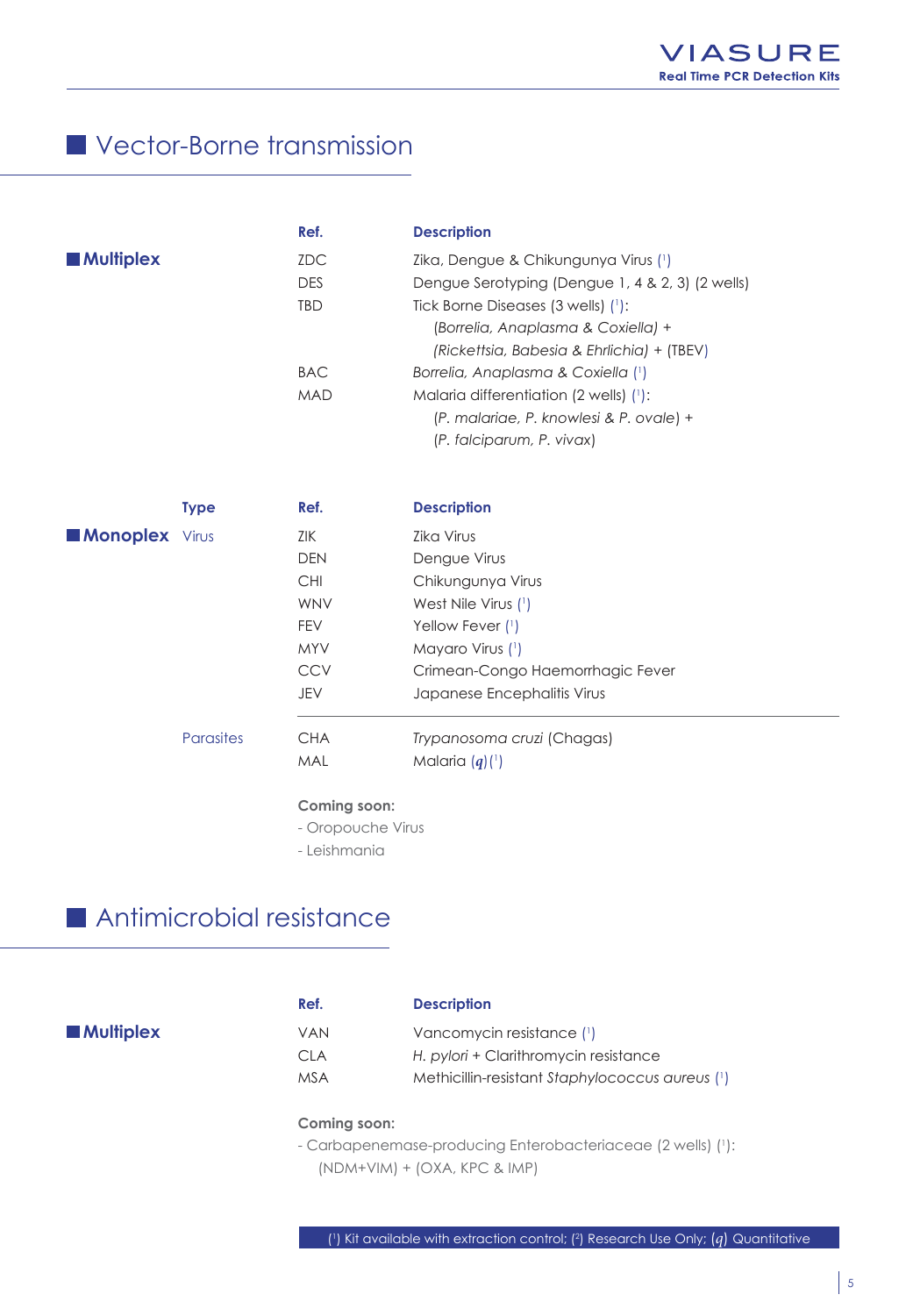# Sexual health

|                  | Ref.       | <b>Description</b>                                                                                                                                          |
|------------------|------------|-------------------------------------------------------------------------------------------------------------------------------------------------------------|
| <b>Multiplex</b> | <b>STD</b> | Sexually transmitted diseases (2 wells) (1):<br>(N. gonorrhoeae, C. trachomatis & M. genitalum) +<br>(T. vaginalis, U. urealyticum, U. parvum & M. hominis) |
|                  | <b>HHT</b> | Herpes virus 1, Herpes virus 2 & Treponema pallidum (1)                                                                                                     |
|                  | <b>HCT</b> | H. ducreyi + C. trachomatis (LGV) $(1)$ $(2)$                                                                                                               |
|                  | <b>CGT</b> | C. albicans, G. vaginalis & T. vaginalis (1)                                                                                                                |
|                  | <b>HPV</b> | Human Papilloma Virus $16 + 18$ (1)                                                                                                                         |
|                  | Ref.       | <b>Description</b>                                                                                                                                          |
| <b>Monoplex</b>  | <b>GBS</b> | Streptococcus B $(1)$                                                                                                                                       |
|                  | <b>TPA</b> | Treponema pallidum (1)                                                                                                                                      |

# Transplant, Meningitis & Others

|                  |                   | Ref.       | <b>Description</b>                                         |
|------------------|-------------------|------------|------------------------------------------------------------|
| <b>Multiplex</b> | <b>Transplant</b> | <b>BJV</b> | $BK + JC$ Virus $(1)$                                      |
|                  |                   | <b>HHZ</b> | Herpes Virus 1, Herpes Virus 2 & Varicela Zoster Virus (1) |
|                  |                   | <b>HHV</b> | Human Herpes Virus 6, 7 & 8 $(1)$                          |
|                  | <b>Meningitis</b> | <b>HNS</b> | H. influenzae, N. meningitidis & S. pneumoniae $(1)$       |
|                  |                   | <b>SLE</b> | S. agalactiae, L. monocytogenes & E. coli (1)              |
|                  |                   |            |                                                            |

#### Coming soon:

- Mumps, Enterovirus & Parechovirus (1)



(1) Kit available with extraction control; (2) Research Use Only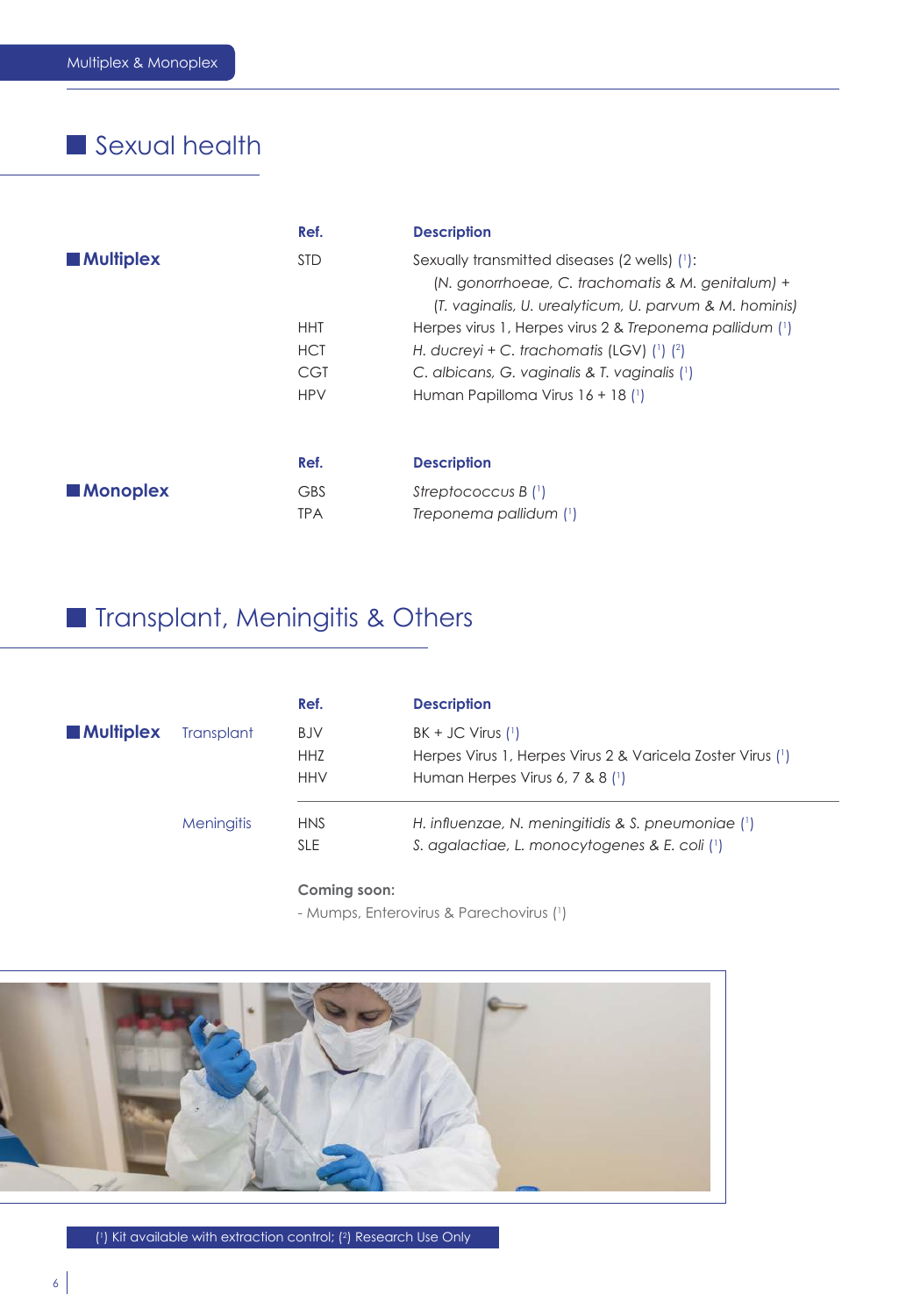# **VIASURE Panels**

Real Time PCR multiplexing panel kits detecting simultaneously viruses, bacteria or parasites.

Simultaneous detection of multiple targets in a broad range of multiplexing diagnostic panels. Flexible choice of target pathogen based for effective patient care and cost-effectiveness.

#### **Each panel is dedicated** to a specific area of pathology.



Example for respiratory panel disposition.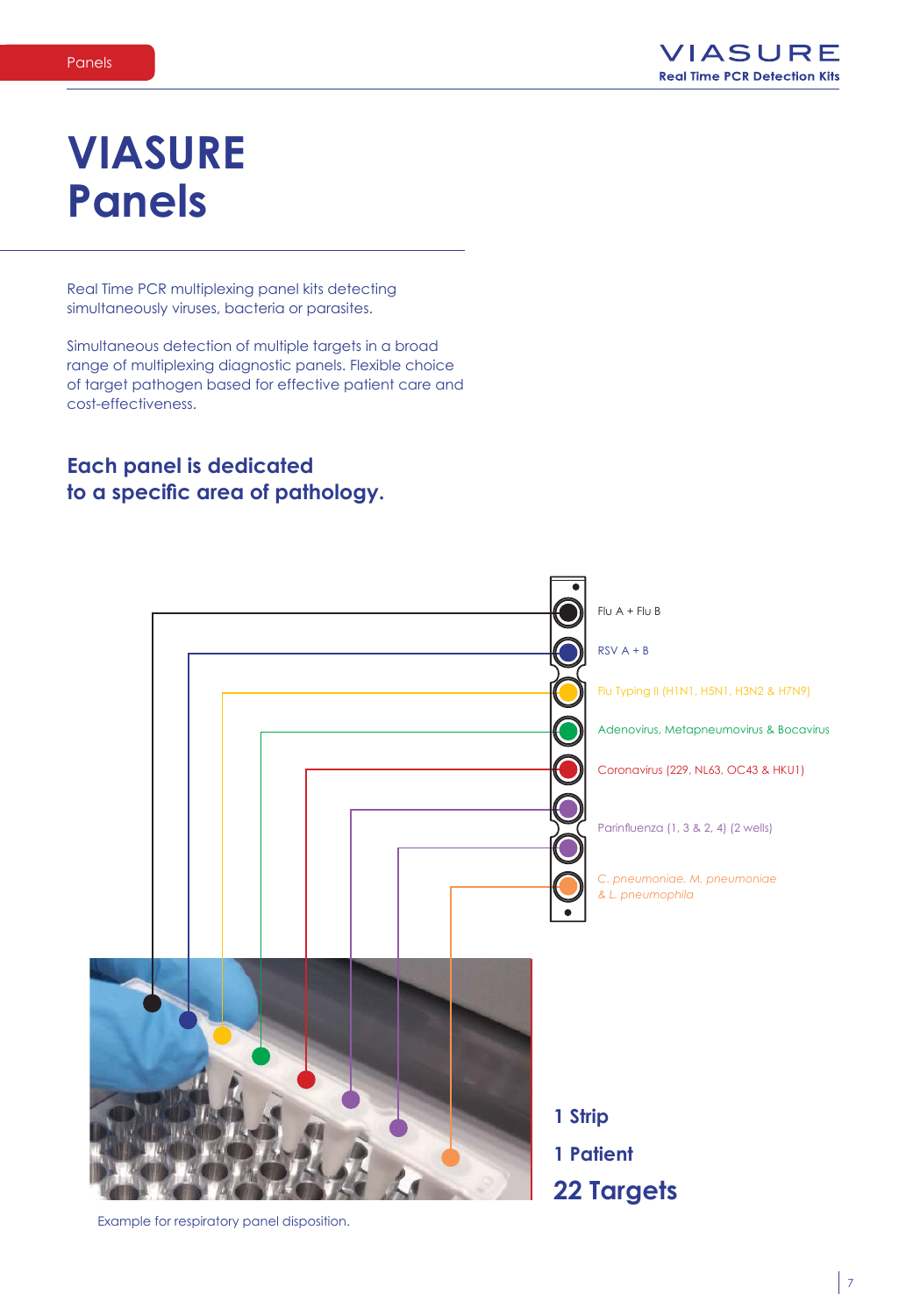8

#### **Expanding Castrointestinal panel I (1)** Ref. GP01

- *Salmonella, Campylobacter & Y. enterocolitica*
- *Shigella/EIEC*
- *Cryptosporidium, Giardia & E. histolytica*
- Norovirus GI + GII
- Rotavirus
- **Adenovirus**
- **Astrovirus**
- Sapovirus

#### **Bastrointestinal panel II (1)** Ref. GP02

- *Salmonella, Campylobacter & Shigella/EIEC*
- *Aeromonas spp. + Yersinia enterocolitica*
- **•** *E. coli typing (2 tubes)*
- **Clostridium difficile**
- **Clostridium difficile toxB**
- *Cryptosporidium, Giardia & E. histolytica*
- *Blastocystis hominis + Dientamoeba fragilis*

#### **Example: Castrointestinal panel III (1) Ref. GP03**

- *Salmonella, Campylobacter & Shigella/EIEC*  $\bullet$
- *Aeromonas spp. + Yersinia enterocolitica*
- *E. coli ETEC + EIEC*
- *E. coli EHEC, EPEC & EIEC*  $\bullet$

## **Expanding Castrointestinal panel IV (1) Ref. GP04**

- Clostridium difficile toxins A + B
- *Salmonella, Campylobacter & Yersinia enterocolitica*

 $\left( \begin{smallmatrix} 1 \end{smallmatrix} \right)$  Kit available with extraction control;  $\left( \begin{smallmatrix} 2 \end{smallmatrix} \right)$  Research Use Only

- *Campylobacter coli, C. lari & C. jejuni*
- *E. coli EHEC, EPEC & EIEC*



Patient #1



Patient #1



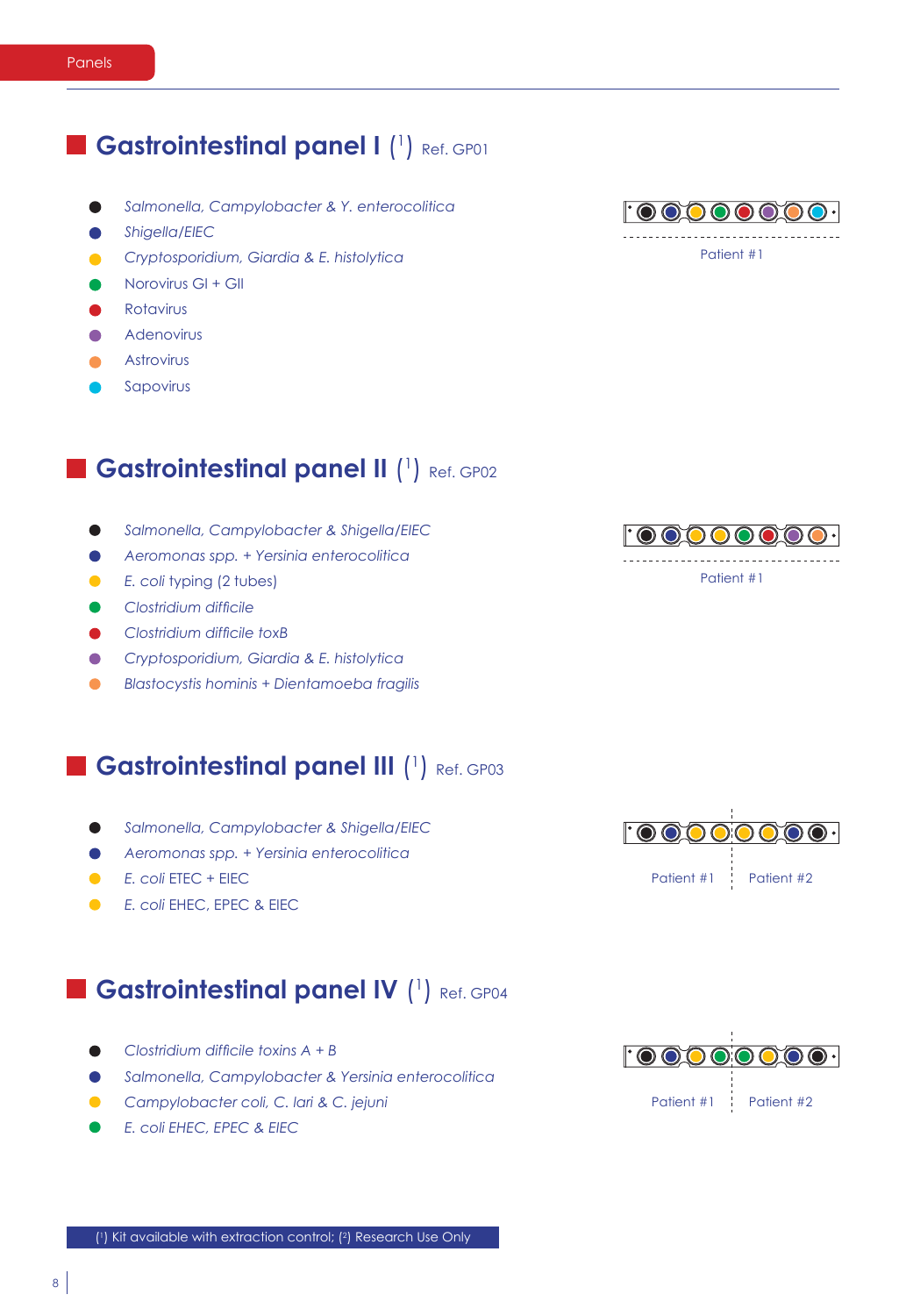## Respiratory panel I (1) Ref. RP01

- Flu A, flu B & RSV
- **Rhinovirus + Enterovirus**
- Adenovirus, Metapneumovirus & Bocavirus
- **MERS Coronavirus (2 tubes)**
- Coronavirus (229, NL63, OC43 & HKU1)
- Parainfluenza (1, 3 & 2, 4) (2 tubes)

## **Respiratory panel II**  $(^1)$   $(^2)$  Ref. RP02

- $Flu A + Flu B$ Ω.
- $RSV A + B$
- Flu Typing II (H1N1, H5N1, H3N2 & H7N9)
- Adenovirus, Metapneumovirus & Bocavirus
- Coronavirus (229, NL63, OC43 & HKU1)
- Parainfluenza (1, 3 & 2, 4) (2 tubes)  $\bullet$
- $\bullet$ C. pneumoniae, M. pneumoniae & L. pneumophila

## Respiratory panel III (1) (2) Ref. RP03

- Flu A, Flu B & RSV
- Parainfluenza (1, 3 & 2, 4) (2 tubes)
- Adenovirus, Metapneumovirus & Bocavirus
- **Rhinovirus + Enterovirus**
- Coronavirus (229, NL63, OC43 & HKU1)
- C. pneumoniae, M. pneumoniae & L. pneumophila  $\bullet$
- H. influenzae, S.pneumoniae & M. catarrhalis

## Respiratory panel IV (1) Ref. RP04

- $FlU A+B$
- Influenza H1N1
- RSV A+B
- Parainfluenza (1, 3 & 2, 4) (2 tubes)
- Adenovirus, Metapneumovirus & Bocavirus
- Rinovirus + Enterovirus
- Coronavirus (229, NL63, OC63 & HKU1)



Patient #1





Patient #1



Patient #1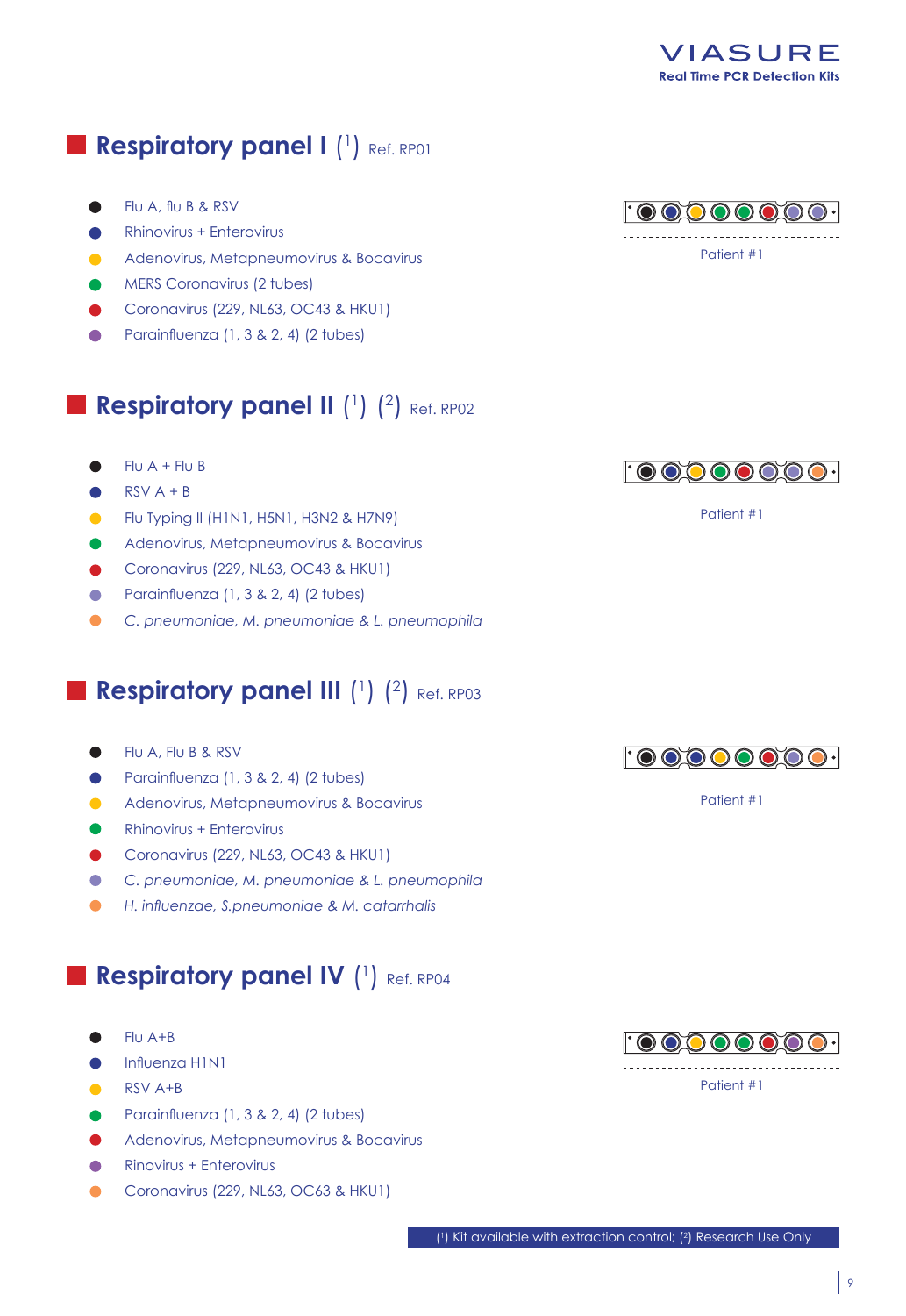#### **Sexual health panel I** (1) (2) Ref. SP01

- *N. gonorrhoeae, C. trachomatis & M. genitalum*
- *T. vaginalis, U. urealyticum, U. parvum & M. hominis*
- Herpes virus 1, Herpes virus 2 & Treponema pallidum
- *C. albicans, G. vaginalis & T. vaginalis*

#### **Tropical panel I** (1) Ref. TP01

- Zika, Dengue & Chikungunya Virus
- West Nile
- Yellow Fever
- Mayaro Virus



 $\left( \begin{smallmatrix} 1 \end{smallmatrix} \right)$  Kit available with extraction control;  $\left( \begin{smallmatrix} 2 \end{smallmatrix} \right)$  Research Use Only





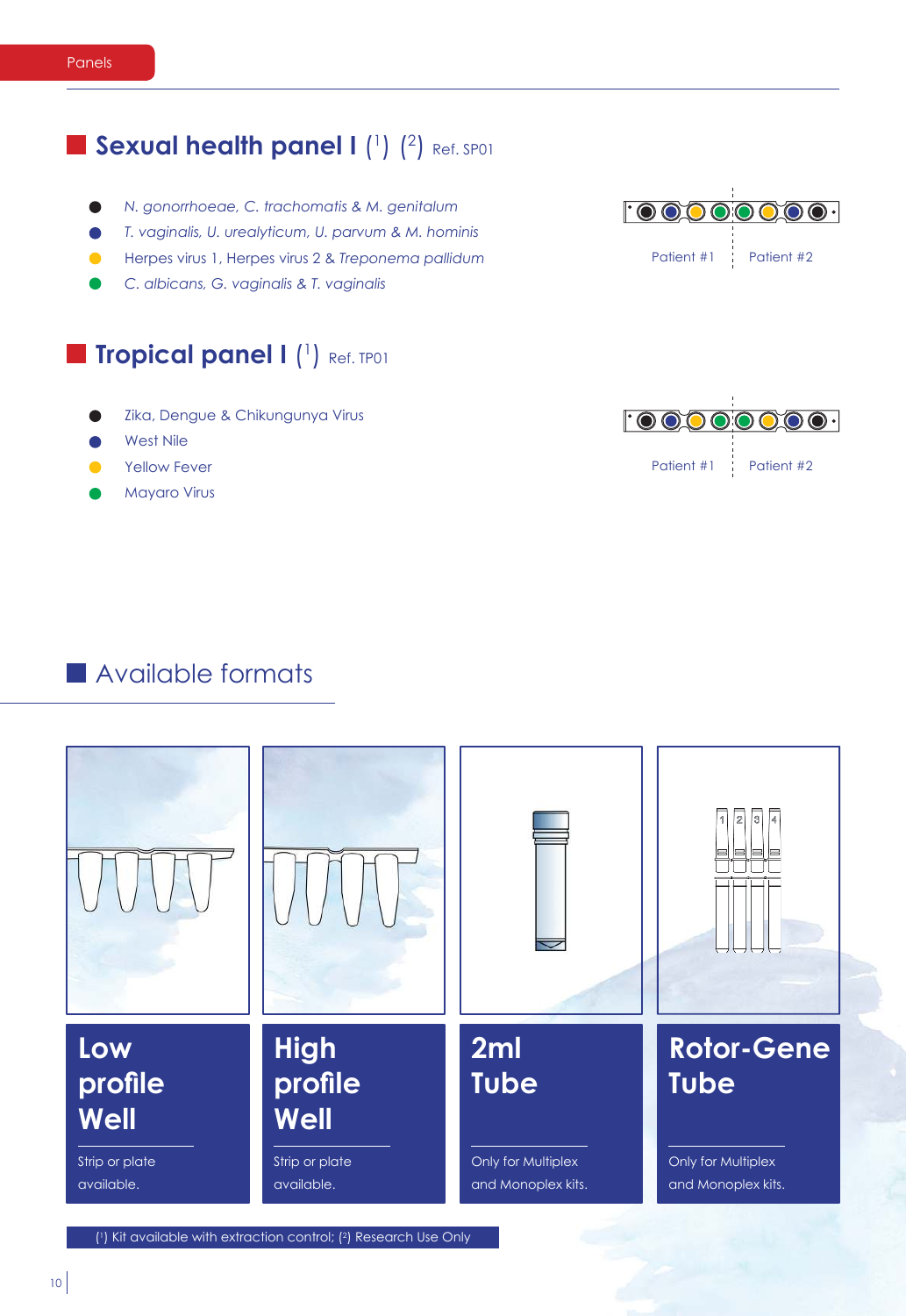#### " **VIASURE** kits offer maximum flexibility and compatibility with open system thermal cyclers.

# Compatibilities

| <b>Low Profile Block Thermocyclers</b> |                           |                                              |  |
|----------------------------------------|---------------------------|----------------------------------------------|--|
|                                        | Manufacturer              | Model                                        |  |
|                                        | Agilent Technologies      | AriaMx / AriaDx                              |  |
|                                        | <b>Applied Biosystems</b> | 7500 Fast <sup>(1)</sup>                     |  |
|                                        | <b>Applied Biosystems</b> | 7500 Fast Dx (1)                             |  |
|                                        | <b>Applied Biosystems</b> | QuantStudio™ 3 Fast (2)                      |  |
|                                        | <b>Applied Biosystems</b> | QuantStudio™ 5 Fast                          |  |
|                                        | <b>Applied Biosystems</b> | QuantStudio <sup>™</sup> 6 Flex 96-well Fast |  |
|                                        | <b>Applied Biosystems</b> | QuantStudio <sup>™</sup> 7 Flex 96-well Fast |  |
|                                        | <b>Applied Biosystems</b> | QuantStudio™ 12K Flex 96-well Fast           |  |
|                                        | <b>Applied Biosystems</b> | StepOne Plus™ (2)                            |  |
|                                        | <b>Applied Biosystems</b> | StepOne™ <sup>(2)</sup>                      |  |
|                                        | <b>Applied Biosystems</b> | ViiA™ 7 Fast                                 |  |
|                                        | <b>Bioneer</b>            | Exicycler <sup>™</sup> 96                    |  |
|                                        | <b>Bio-Rad</b>            | CFX96™ / CFX96™ IVD                          |  |
|                                        | Bio-Rad                   | Mini Opticon™                                |  |
|                                        | Roche                     | LightCycler <sup>®</sup> 480                 |  |
|                                        | Roche                     | LightCycler <sup>®</sup> 96                  |  |
|                                        | Roche                     | Cobas z480 Analyzer                          |  |

| <b>Special Formats</b> |                             |  |  |
|------------------------|-----------------------------|--|--|
| Manufacturer           | Model                       |  |  |
| Qiagen                 | Rotor-Gene® Q               |  |  |
| Cepheid                | Smartcycler® <sup>(3)</sup> |  |  |
| <b>BMS</b>             | Mic gPCR Cycler             |  |  |

|                                      | <b>High Profile Block Thermocyclers</b>   |
|--------------------------------------|-------------------------------------------|
| Manufacturer                         | Model                                     |
| Abbott                               | Abbott m2000                              |
| Applied Biosystems                   | 7300 (2)                                  |
| Applied Biosystems                   | 7500                                      |
| <b>Applied Biosystems</b>            | 7900 HT                                   |
| <b>Applied Biosystems</b>            | ABI PRISM 7000                            |
| <b>Applied Biosystems</b>            | ABI PRISM 7700                            |
| <b>Applied Biosystems</b>            | QuantStudio <sup>™</sup> 3 <sup>(2)</sup> |
| Applied Biosystems                   | QuantStudio <sup>™</sup> 5                |
| <b>Applied Biosystems</b>            | QuantStudio <sup>™</sup> 6 Flex 96-well   |
| Applied Biosystems                   | QuantStudio™ 7 Flex 96-well               |
| <b>Applied Biosystems</b>            | QuantStudio™ 12K Flex 96-well             |
| <b>Applied Biosystems</b>            | Viia™ 7                                   |
| Analytik Jena Biometra               | <b>TOptical</b>                           |
| Analytik Jena Biometra               | qTOWER 2.0                                |
| Bioneer                              | Exicycler <sup>™</sup> 96                 |
| <b>Bio-Rad</b>                       | CFX96™ Deep Well / CFX96™ Deep Well IVD   |
| <b>Bio-Rad</b>                       | iCycler iQ™                               |
| Bio-Rad                              | iCycler iQ™ 5                             |
| <b>Bio-Rad</b>                       | MyiQ™                                     |
| <b>Bio-Rad</b>                       | MyiQ™ 2                                   |
| DNA-Technology                       | <b>D</b> Tprime                           |
| DNA-Technology                       | <b>DTlite</b>                             |
| Eppendorf                            | Mastercycler™ ep realplex                 |
| Stratagene / Agilent<br>Technologies | Mx3000P™                                  |
| Stratagene / Agilent<br>Technologies | Mx3005P™                                  |
| <b>VIASURE</b>                       | VIASURE 48                                |
| <b>VIASURE</b>                       | VIASURE 96                                |

<sup>(1)</sup> Select Ramp Speed "Standard".

- (2) No detection in Cy5 channel.
- (3) The product should be reconstituted following the appropiate procedure and transferred into specific SmartCyclers® tubes.

Compatibilities for monoplex VIASURE Kits. For multiplex kits compatibility, see instructions for use.